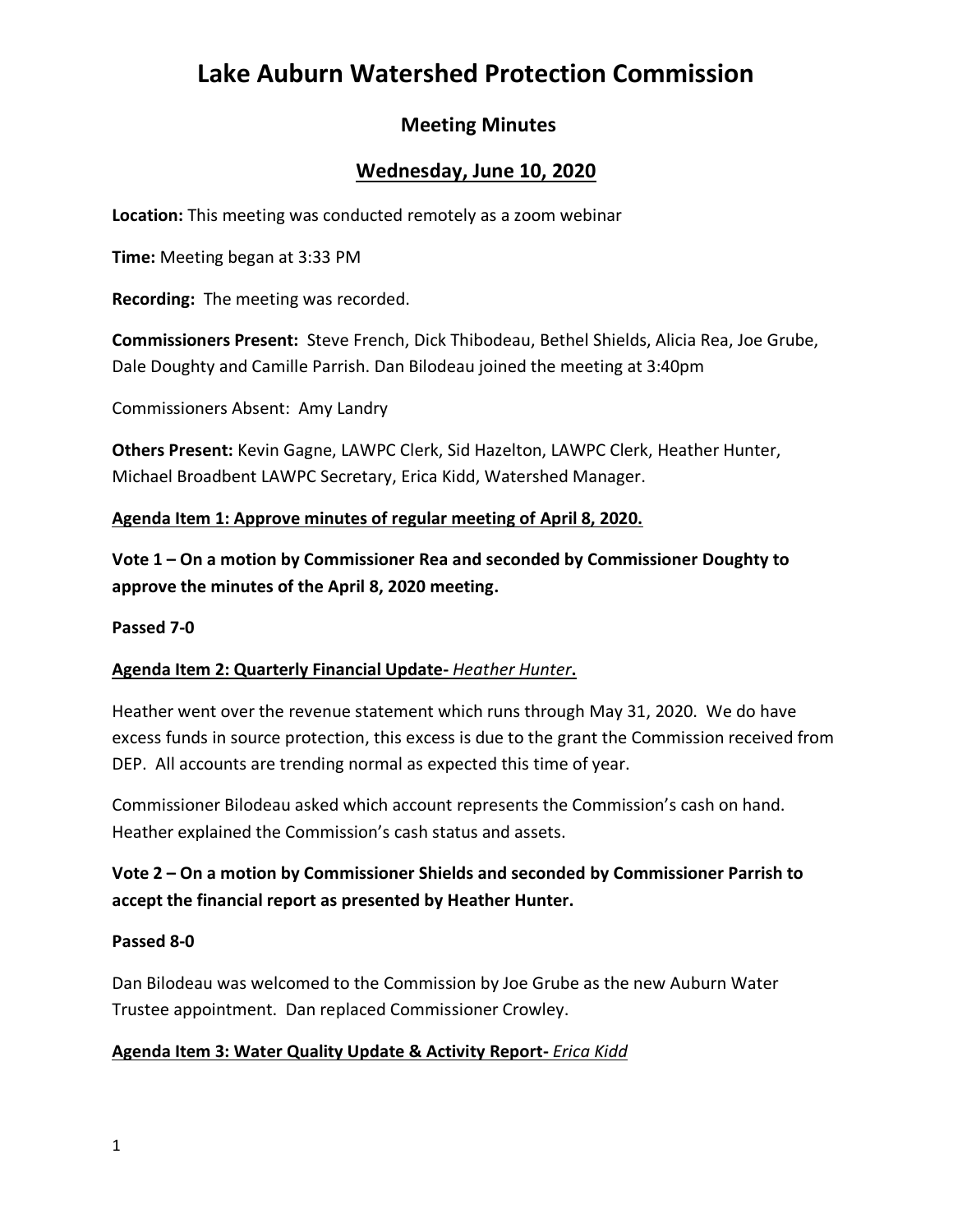Erica gave an update on the Commission's Land Use Management Plan. The Plan is out of date. Erica is currently reviewing with Sid and Kevin to update the document. Erica hopes to get this to the Commissioners prior to the September meeting.

Forestry Update - The Commission does not currently have any active cutting occurring. Erica has been working with our Forester who recommends that we flag several of our property boundaries that have not been marked in several years or ever. Erica is working with the Choates who own an abutting property that they are currently harvesting on. In the past when they harvested from their property, they used Commission land to stage on and they would like to do that again. The Commissioners felt that allowing this to occur without the Commission first adopting a plan would be a bad idea. Erica has been working to re-define our Forestry BMPs.

## **Vote 3 – On a motion by Commissioner Doughty and seconded by Commissioner French to fund the property line blazing from the sinking fund account.**

## **Passed 7-0-1**

Watershed Projects - The Blanchard Rd. investigation with Thigh & Bond is underway. Spring samples were collected and drainage courses are being studied currently with follow up samples scheduled for later this month. Erica is working with Lewiston Public Works to address ditching issues along Spring Rd. and to repair a stream outlet at the North end of the road.

The Courtesy Boat Inspection Program is in full swing with one inspector stationed at the Rt 4 Launch.

Water Fountain Project - The Good Shepherd Food bank in Lewiston was able to install their fountain and Erica is working on Education with them.

Current Lake water quality is good with temp, clarity and phosphorus levels all looking good to this point.

Discussion was had on having a Forestry Workshop for later this Summer into early Fall. This would be a smaller group of Commissioners who could meet with our forester onsite. Kevin will send out an e-mail to try and coordinate a date.

**Vote 4 - On a motion by Commissioner French and seconded by Commissioner Thibodeau to accept the Water Quality Update as presented.**

## **Passed 8-0**

## **Agenda Item 4: Rt. 4 Reconstruction- Boat Launch Reconfiguration.**

Sid went over a map that was presented at the meeting. The Map shows the proposed traffic changes to RT 4. To accommodate the work the Maine Department of Transportation has requested that the Watershed Commission gift land that is near the entrance to the Lake